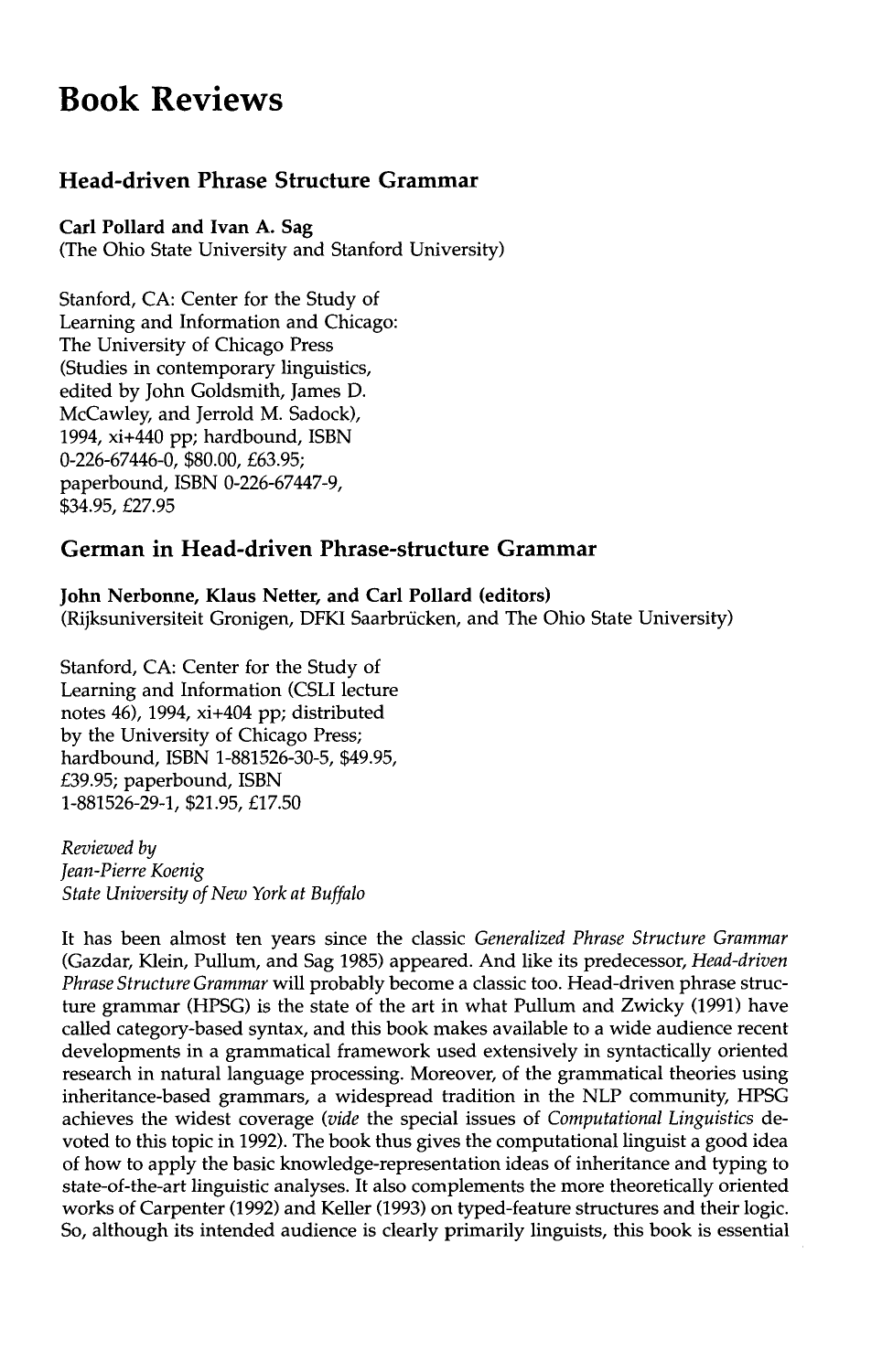reading for anybody interested in building an NLP system with a nontrivial syntactic component. All the more so, since Pollard and Sag, in order to challenge the dominant Principles and Parameters syntactic framework of Chomsky and his associates (Chomsky 1981, 1986), are meticulous in comparing their theory to the alternatives of Principles and Parameters: the book provides a welcome cross-theoretical discussion of all major syntactic issues.

For readers interested in either HPSG or German syntax, *German in Head-driven Phrase-structure Grammar* is also highly recommended: it presents more current, cuttingedge research and gives an idea of the kinds of questions an HPSG approach raises. It also includes several technical and theoretical innovations that have become increasingly popular within the HPSG community--function composition or generalized raising and domain union, for example. For reasons of space, this review will focus only on Pollard and Sag's book. It should be noted, though, that, unlike Pollard and Sag's book, *German in Head-driven Phrase-structure Grammar* is editorially poor: typos and incorrect referencing of examples abound.

The topics covered by Polland and Sag (henceforth P&S) include all the usual major syntactic phenomena that grammatical theories must account for: agreement, subcategorization, unbounded dependencies (including parasitic gaps and relative clauses), control, binding theory, and, to a small extent, quantification. As in the tradition of Gazdar et al. (1985), the analyses are detailed and made precise, so that a fair evaluation is possible. Moreover, the formalism used is similar enough to by-now traditional NLP grammar formalisms (in particular feature-based grammars) that readers without prior knowledge of HPSG implementations can have a reasonable idea of how to implement the analyses. As mentioned, the book carefully compares P&S's proposals to standard analyses within Principles and Parameters. Unfortunately, there is much less explicit comparison with work done within frameworks intellectually closer to HPSG, such as lexical-functional grammar (LFG) (Bresnan 1982). Finally, although the book focuses mainly on English syntax, P&S attempt to provide a cross-linguistic perspective in several chapters, in particular when dealing with agreement and relative clauses.

To the novice reader, HPSG is a constraint-based grammatical formalism that belongs to the growing family of frameworks using feature structures as their basic data structure. In contrast to other feature-based frameworks, such as PATR-II (Shieber 1986, Shieber et al. 1983), LFG, or GPSG, HPSG does not rely on a context-free backbone; constituency is only one of the attributes of the linguistic object *par excellence,* the linguistic sign. It is on a par with other syntactic and semantic attributes. Moreover, HPSG is characterized by a systematic use of typing of feature structures (not unlike the use of templates in PATR-II). It is similar to DATR (Evans and Gazdar 1989a, 1989b) in this respect. HPSG uses a multiple-inheritance scheme over those types to cross-classify linguistic objects. Although they leave the question open, P&S *de facto* use a strict inheritance scheme in their analyses, rather than the default inheritance sometimes used in similar approaches (see Briscoe, de Paiva, and Copestake 1993). Overall, then, the formalism that HPSG uses, which owes a lot to King (1989), is very close to that discussed in detail in Carpenter (1992), for example. But for typing it uses a logic similar to that developed by Kasper and Rounds (1986) or Keller (1993). Typing in HPSG is used to factor out shared properties of linguistic objects, be they words, phrases, or anything else, into appropriate classes. Typing is also used to restrict the application of general principles to the right class of linguistic structures. The *Head-Feature Principle,* for example, which identifies the relevant syntactic properties of a phrasal head with that of its mother node, is restricted to headed structures (i.e., objects of the type headed structure). Nonheaded structures are not subject to the principle.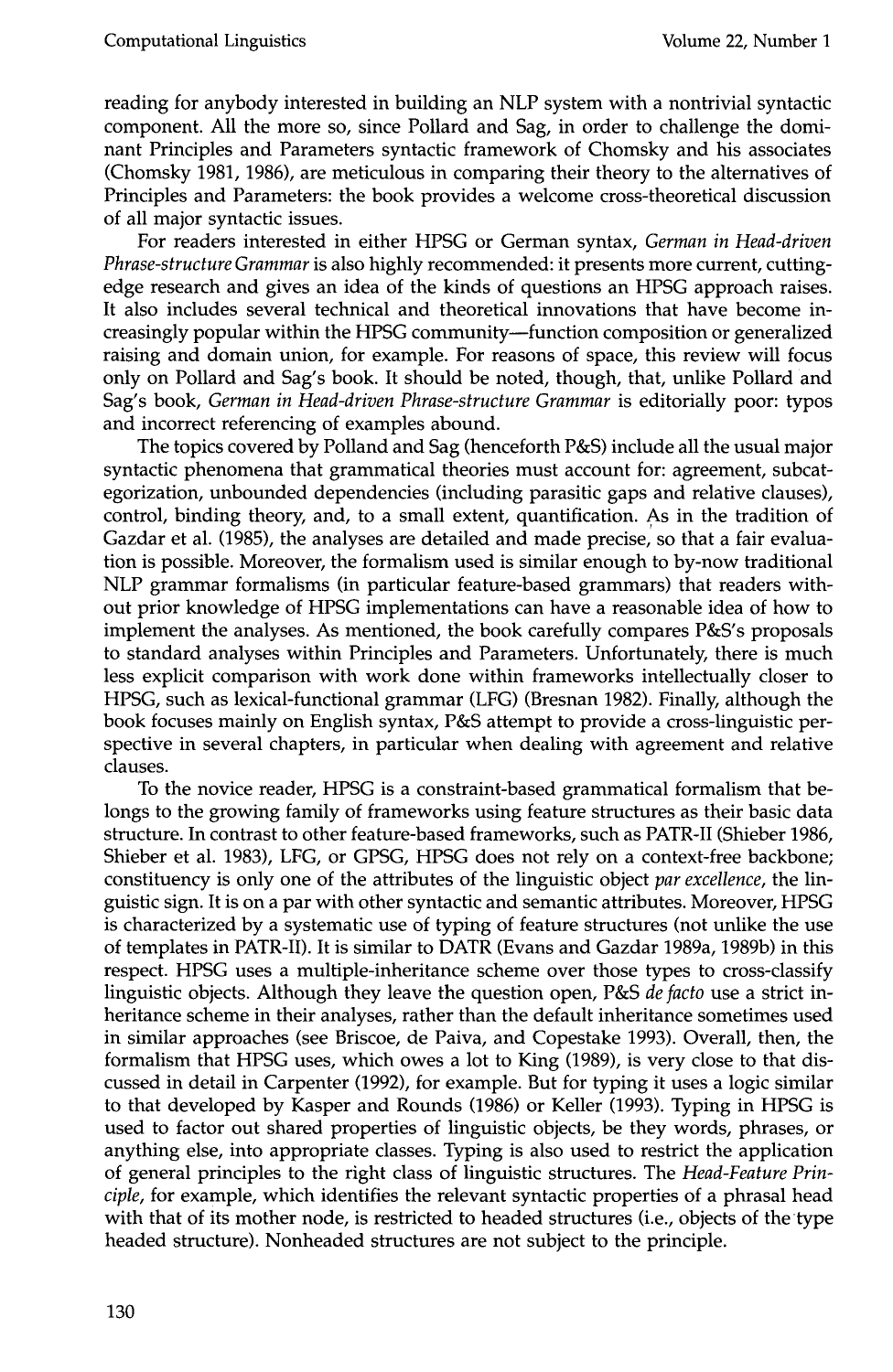As in most modern syntactic frameworks, in particular lexically oriented theories, HPSG uses a minimal number of stipulated syntactic rules:

- . a few phrase-structural schemata (six in the book);<sup>1</sup>
- 2. a few principles governing feature percolation (head-feature principle, non-local feature principle);
- 3. principles governing the major classes of syntactic phenomena (binding principles, various principles relating to unbounded dependencies, control theory).

Most of the information is located—and most of the action takes place—in a richly structured lexicon.

Having described the basic framework used by P&S, let me give a brief summary of some of their analyses. Chapter 2 presents a general theory of agreement as token-identity between indices rather than copying of features. To anybody versed in the unification-grammars literature, this is hardly news. A detailed discussion of the variety of kinds of agreement found cross-linguistically makes this chapter more interesting. Two important linguistic claims are made in the chapter. First, agreement is partly semantic. It consists in identifying indices at a level of discourse representation (in fact, in the theory they propose, number, gender, and person are properties of these indices). Obvious correlations between properties of indices (such as gender or number) and properties of their denotata (male/female or singularity/aggregation) are a matter of pragmatic constraints on the anchoring of indices, on which languages differ. Second, because of the nature of indices and the inclusion of background or pragmatic information in the description of linguistic signs, HPSG can account for honorifics agreement as well as partially semantic agreement.

Overall, the theory that P&S propose is compelling and illustrates perfectly the theoretical value of integrating various kinds of information in each constituent or sign, a hallmark of sign-based grammatical theories. Similarities and differences between various kinds of agreements attested cross-linguistically can be easily modeled. Despite its success, one important issue is not addressed. Agreement, P&S claim, involves unification (more precisely token-identity of indices). There are instances of agreement in several languages, though, which do not seem to involve token-identity and unification, but rather feature-checking, as shown by Ingria (1990) or Pullum and Zwicky (1986). A discussion of these challenges would have been welcome.

Chapter 6 proposes a theory of anaphoric binding that does not rely on configurational notions such as c-command, but rather on the notion of relative obliqueness of the antecedent and anaphor. Relative obliqueness is defined (roughly) in terms of the relative order of the antecedent and anaphor in the subcategorization lists of predicators. Furthermore, many classes of sentences involving anaphors generally assumed to be subject to grammatical constraints are in fact subject, P&S claim, to pragmatic constraints on anaphors (be it NPs such as *pictures of each other* in English or long-distance anaphors such as Japanese *zibun).* As in the case of their theory of agreement, one interesting aspect of P&S's binding theory is its willingness to appeal to both syntactic and pragmatic constraints on grammatical phenomena. Part of binding, according to P&S, is syntactic in nature, but part of it has to do with notions such as point of

<sup>1</sup> Again, these are simply a partial description of feature-structures that are subtypes of the general type *phrase,* rather than separate kinds of objects.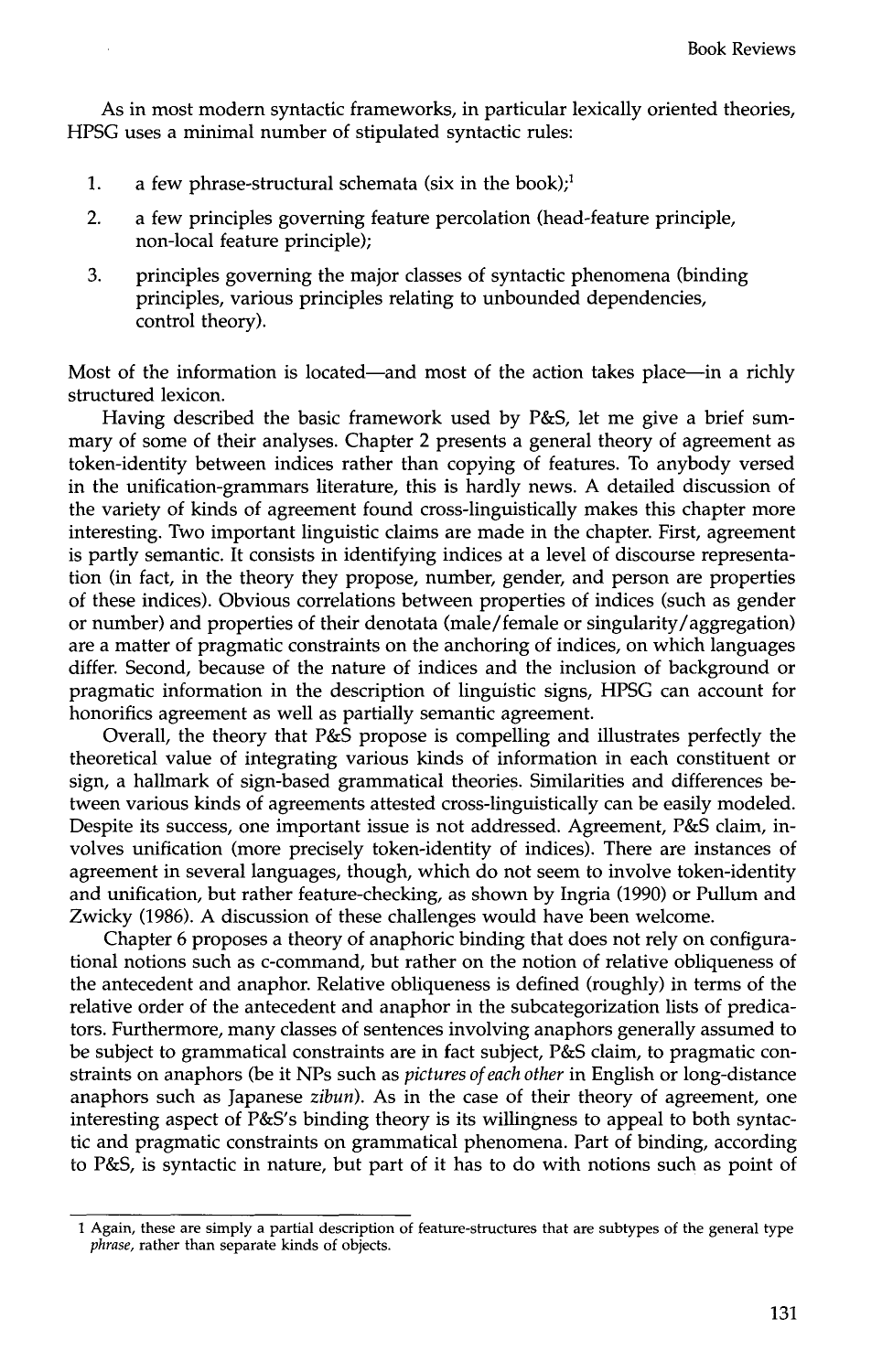view or processing considerations (e.g., the relative distance of potential antecedents to anaphors).

The same interaction between syntactic and semantic constraints is at play, according to P&S, in control phenomena, discussed in chapter 7. As is traditional in recent linguistic work, they consider the unexpressed subject of *eat* in *John tries to eat* to be an anaphor. What's more interesting is their claim that the choice of controller (i.e., the NP whose index is identified with that of the unexpressed subject) is determined by purely (lexical) semantic considerations.

To be fair, though, several aspects of P&S's theory of control are unclear. First, is the principle determining the controller of an unexpressed (reflexive) subject on a par with the binding theory (i.e., a general constraint on feature structures)? If yes, is it a universal principle? Or is it, rather, a lexical constraint, like the Raising Principle (i.e., a constraint on lexical entries rather than on entry-tokens instantiating this entry)? P&S mention several phenomena that militate against a purely lexical treatment of control. But there is one aspect of control that still assimilates the phenomenon to constraints on lexical types. There are several exceptions to the "principle", such as *deserve, claim, afford, defy,* none of which denote a semantic relation of type *commitment, orientation,* or *influence.* Moreover, although control verbs tend cross-linguistically to denote relations that belong to these three semantic classes, some languages contain control verbs that denote other kinds of semantic relations. French, for example, contains at least two other classes of control verbs: verbs of saying and verbs of mental representation, as illustrated in examples 1 and 2:

- (1) Marc  $\{$ dit  $\mid$  prétend $\}$  être heureux. Marc {say.PRES ] pretend.PRES} be.INFIN happy
- (2) Marc croit avoir résolu le problème. Marc believe.PRES have.INFIN resolve.PPT the problem

Such cross-linguistic lexical variation is the hallmark of lexical constraints, not of general grammatical principles such as the Head-Feature Principle, or even the binding principle. How to reconcile both aspects of control needs further study.

Second, the treatment of control as involving a reflexive anaphor forces the addition of a separate clause in the definition of local o-command that, to my knowledge, is not independently motivated. Although such disjunctive definition of the relation crucial to anaphoric binding is not unique to HPSG, it still requires an explanation. A final point worth mentioning about P&S's binding theory: despite some mention of cross-linguistic data, the theory presented covers mostly English anaphors. Recent work by Xue, Pollard, and Sag (1994) has extended HPSG binding theory, parameterizing it somewhat to cover the Chinese long-distance anaphor *ziji.* But the theory does not as yet cover the full range of attested grammatically-governed anaphors, discussed for example in Manzini and Wexler (1987) or Dalrymple (1993). Comparison with Dalrymple's theory in particular would have been particularly useful, given the overall formal similarities between LFG and HPSG.

Chapters 4 and 5 and half of chapter 9 are devoted to unbounded dependencies. Technically, the modeling of unbounded dependencies in HPSG (leaving aside the reformulation in chapter 9, for now) is similar to the classic SLASH percolation method used by Gazdar et al. (1985). There are three major differences between the two treatments.

1. The SLASH feature is set-valued, thus allowing for multiple gaps.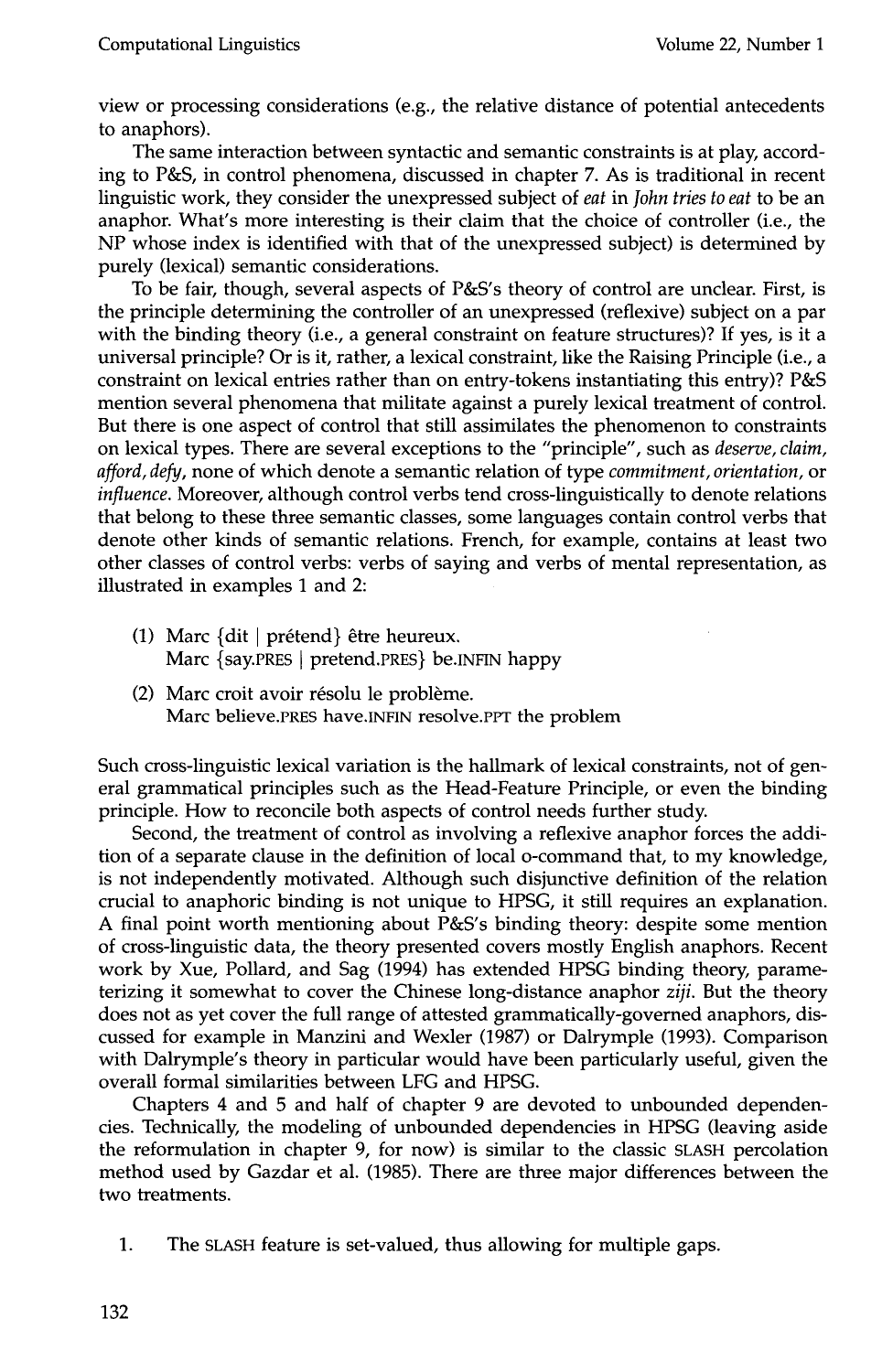- 2. Coordinate structures are not headed, thus allowing a crucial separation of the Coordinate Structure Constraint from the theory of parasitic gaps (a dissociation necessary to account for languages, such as Swedish, that obey the Coordinate Structure Constraint, but allow extraction out of subjects without the presence of other gaps in the sentence).
- . Traces are no longer a necessary part of an adequate treatment of unbounded dependencies (see below for more on this).

The detail and empirical coverage of the analyses make these chapters stand out. An added bonus is the treatment of relative clauses of a kind different from those present in English, namely correlative relative clauses and internally headed relative clauses.

An important revision in the theory of unbounded dependencies is suggested in the final chapter of the book, where a theory of unbounded dependencies that does not rely on traces is proposed (see Sag and Fodor (1994) for an extension of the same idea). The gist of the modification is simple: rather than introduce the bottom of unbounded dependencies by means of a particular empty sign with a non-null SLASH value, the bottom of unbounded dependencies is introduced by a lexical rule that passes the (nonlocally satisfied) valence requirement from the SUBCAT list to the SLASH set of the relevant predicator. The newly created predicator entry then serves as the bottom of the dependency; the rest of the theory remains unchanged. Such a move illustrates the increasingly important role of lexical rules in HPSG (see below for more on this topic): most, if not all, of the variation in the environments in which lexical entries occur (actives vs. passives, of course, but also here local vs. nonlocal realization of subcategorized complements) is accounted for by assuming that noncanonical environments are the result of the presence of a variant of the "base" entry derived by lexical rules.

The treatment of English relative clauses proposed in chapter 5 is particularly unintuitive (despite its similarities to widely accepted accounts within the Principles and Parameters approach). Since other accounts are possible within a typed-featurestructure approach, I dwell on it some more. P&S's basic idea is simple enough: they posit a null relativizer ( $e_R$  in the example below) which subcategorizes for both an S-slashed complement and a specifier containing the relative marker. Example (3a) is thus given the structure in (3b) (irrelevant information is omitted; RP stands for Relative Phrase):

Although positing the empty relativizer  $e_R$  in (3b) allows for a relatively simple account of the English facts, there are several drawbacks to P&S's analysis. First, there is no independent motivation for this specific kind of empty category. Note that this is the only empty category with independent subcategorization requirements; that is, its subcategorization properties do not follow from that of a corresponding nonempty category somewhere else in the string. Moreover, its semantic content is entirely parasitic. Its index is identified with that of both the modified noun and the relative marker *(whom* in (3b)). The restrictions on its index are the union of the semantic content of its sentential (or VP) complement and of the modified noun. The absence of any independent semantic contribution suggests that the role of this empty relativizer is merely theory-internal.

Finally, there is a technical difficulty with the solution proposed by P&S. To understand the nature of this difficulty, consider example (3b) again. To terminate the relative

<sup>(3)</sup>  $a.$  person to whom Kim gave a book b.  $\left[\begin{array}{c}b\end{array}\right]$  person  $\left[\begin{array}{c}b\end{array}\right]$   $\left[\begin{array}{c}b\end{array}\right]$  to whom]  $\left[\begin{array}{c}k'\end{array}\right]$   $\left[\begin{array}{c}k'\end{array}\right]$   $\left[\begin{array}{c}k'\end{array}\right]$   $\left[\begin{array}{c}k'\end{array}\right]$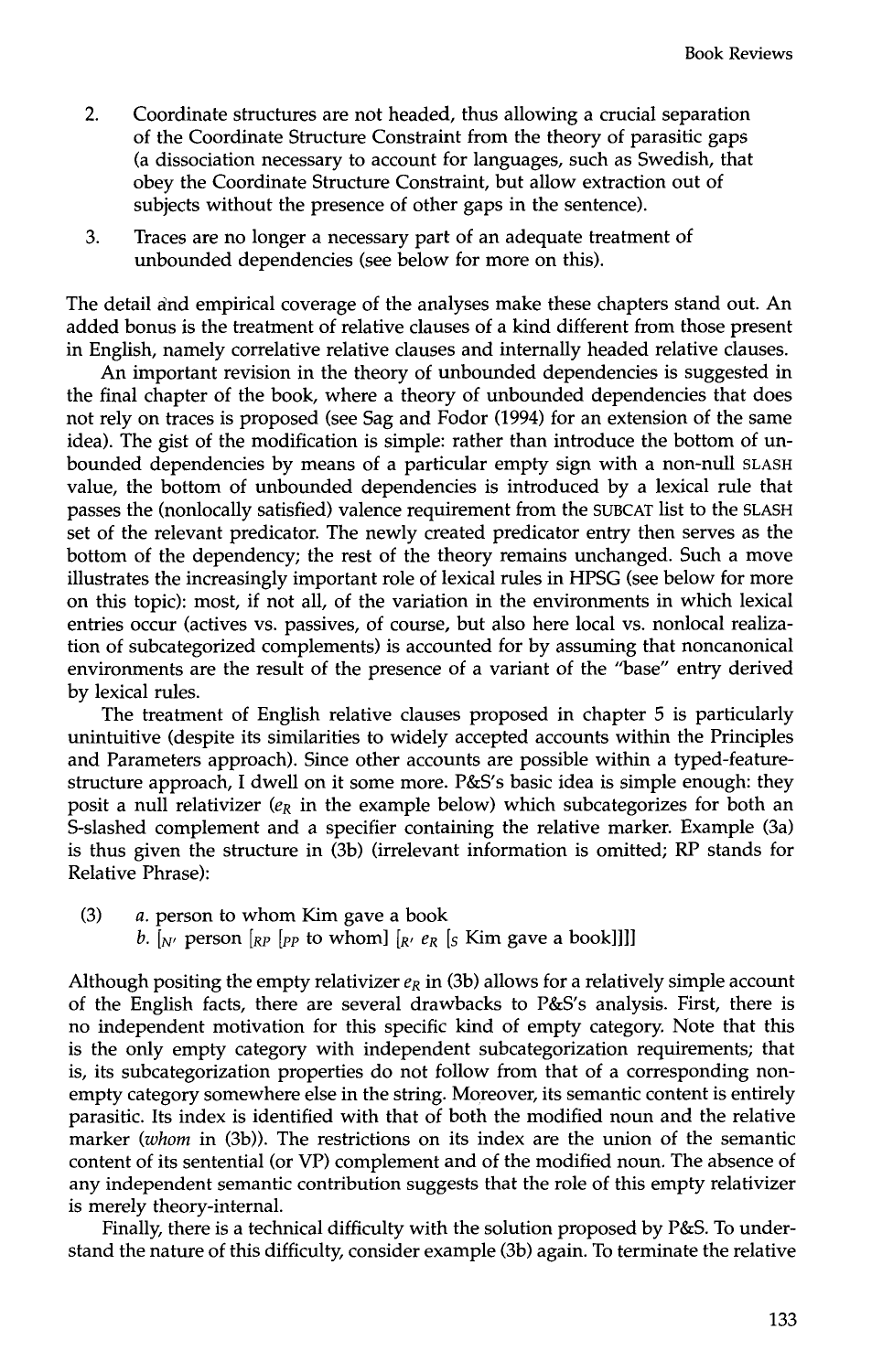(unbounded) dependency introduced by the relative marker *(whom),* the noun modified by the relative phrase must bear a specification "[TO-BIND|REL  $\{\#1\}$ ]" where  $\#1$ is the index of the relative marker. So, the N' *person* in (3b) must bear this specification. The question is: where does this specification come from? Certainly, it does not result from a lexical specification on the lexical entry *person:* it is not a lexical property of *person* to be (sometimes) modified by a relative clause. Nor can it originate on other nodes and percolate down (or up) to *person.* The Non-Local Feature Principle regulates only the upward percolation of the values of *inherited* long-distance features, not of the TO-BIND features. Finally, it does not come from any constraint on the head-modifier-structure schema. The (necessary) presence of "[TO-BIND|REL {#1}]" on *person* as used in (3a) therefore remains mysterious. One possible solution is to introduce a special phrase-structural schema (of the form  $N' \rightarrow N'$  RelCl) that would directly introduce this feature specification.

Introducing a schema specific to relative clauses suggests another kind of solution within HPSG that would not rely on empty relativizers. Indeed, within a typed grammar using multiple inheritance, another kind of analysis is possible, using a crossclassification of phrases (see unpublished work by Fillmore and Kay (1993) and Sag (1994)). The basic idea is to distinguish between the kind of phrase and the kind of clause instantiated by a given constituent structure (say head-complement/head-filler structures vs. interrogative/declarative/relative structures). One can then define a particular kind of relative clause as inheriting from both the head-filler and relative-clause types. The relevant properties of relative clauses are ascribed directly to this particular subtype of phrase, rather than being projected from an empty relativizer.

The reason that such a solution was not adopted by P&S, I suspect, comes from linguists' bias against multiplying phrase-structural schemata in favor of multiplying lexical entries. The linguist's intuition is that phrase-structural schemata represent the universal structure of sentences whereas lexical entries always contain a certain amount of idiosyncrasy. When in doubt, then, one ought to add to the idiosyncrasy of lexical entries rather than make phrase-structural schemata less universal. In a noninheritance-based theory, this reasoning is sound: one can indeed expect a phrasestructural solution to increase the number of stipulations that must be made. But in an inheritance-based grammar, the phrase-structural solution is not necessarily less economical. The similarities between relative clauses and other unbounded dependencies can be preserved by making relative clauses (or a subclass of relative clauses) a subtype of the head-filler schema, for example. In fact, the phrase-structural solution has the added advantage of capturing the obvious similarity between relative clauses and nonsubject questions by making them both subcases of the head-filler schema.

Aside from these quibbles on the detail of the analyses, the book has two small, general shortcomings. First, the explanation of the formal underpinnings of the theory is too short. In particular, the notions of typed-feature structures, sorts, or type hierarchy are only briefly described. True, some of these ideas were already broached in P&S's 1987 book, but to novice readers, this will not provide much help. This omission is all the more unfortunate, as most books and articles on the subject are very technical (for example, Carpenter's otherwise excellent 1992 book) and unlikely to help linguistically oriented readers not familiar with typed feature structures.

A more significant omission is the absence of any substantive discussion of the theory of lexical rules assumed by P&S, although, again, their 1987 book contains more details. Given that more and more of the "grammatical action" in a lexically oriented theory such as HPSG takes place in the lexicon, this omission is more serious. A discussion of the theory of lexical organization assumed in the theory would certainly have been welcome. In fact, some of the few statements about this theory made in the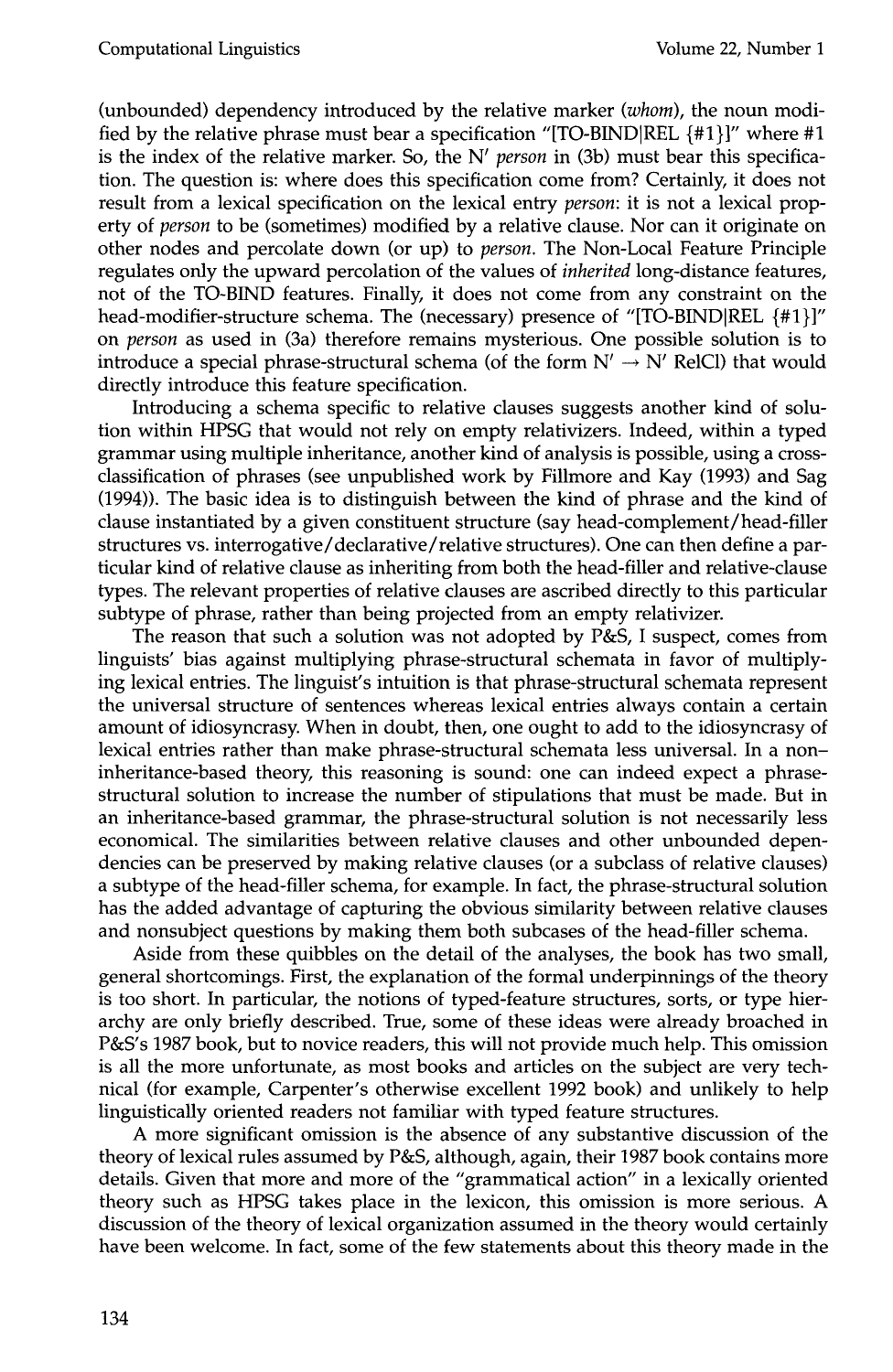book are misleading: P&S refer to Bresnan's (1982) notion of lexical rule (p. 37) (itself borrowed from Jackendoff (1975)). But Bresnan's original view of lexical rules is that they function as redundancy rules over separately listed lexical entries. This view is implausible, given the use of lexical rules in HPSG to model productive inflectional morphology (already suggested in P&S (1987)) and the postulation of two entries for eat in *What did you want to eat?* and *Joe wanted to eat pasta* (see Krieger and Nerbonne (1993) or Koenig and Jurafsky (1994) for some of the difficulties associated with lexical rules in HPSG, and Godard and Sag (1995) for a response).

This somewhat critical summary of P&S's major analyses does not give a good idea of the book's richness and scholarship. The empirical coverage and the savvy of the analyses is truly remarkable. Moreover, the structure of the type hierarchy being assumed, the relevant type declarations, and the principles being proposed are all laid out and summarized in the appendix, so that the reader can easily assess the proposals: a welcome relief to anybody accustomed to recent syntactic work! Overall, this is a linguistic book that ought to be on every computational linguist's shelf and is likely to have a profound impact on computational linguistics.

#### **Acknowledgment**

I am grateful to Carl Pollard and Ivan Sag for comments and clarifications on a previous version of this review.

#### **References**

- Bresnan, Joan, ed. (1982). *The Mental Representation of Grammatical Relations.*  Cambridge, MA: The MIT Press.
- Briscoe, Ted; de Paiva, Valeria; and Copestake, Ann, eds. (1993). *Inheritance, Defaults, and the Lexicon.* Cambridge University Press.
- Carpenter, Bob. (1992). *The Logic of Typed Feature Structures.* Cambridge University Press.
- Chomsky, Noam. (1981). *Lectures on Government and Binding.* Dordrecht: Foris.
- Chomsky, Noam. (1986). *Barriers.* Cambridge, MA: The MIT Press.
- Dalrymple, Mary. (1993). *The Syntax of Anaphoric Binding.* Stanford, CA: Center for the Study of Language and Information.
- Evans, Roger and Gazdar, Gerald. (1989a). Inference in DATR. *Proceedings, 4th Conference of the European Chapter of the Association for Computational Linguistics,*  Manchester, 66-71.
- Evans, Roger and Gazdar, Gerald. (1989b). The semantics of DATR. *Proceedings, 7th Conference of the Society for the Study of Artificial Intelligence and the Simulation of Behaviour,* 79--87.
- Fillmore, Charles and Kay, Paul. (1993). On construction grammar. Unpublished ms., University of California, Berkeley.
- Gazdar, Gerald; Klein, Ewan; Pullum, Geoffrey K.; and Sag, Ivan. (1985). *Generalized Phrase Structure Grammar.*  Oxford: Basil Blackwell.
- Godard, Daniele and Sag, Ivan. (1995). "Reflexivization and intransitivity: The case of French." Paper presented at the annual meeting of the Linguistic Society of America.
- Ingria, Robert. (1990). The limits of unification. *Proceedings, 28th Annual Meeting of the Association for Computational Linguistics,* Pittsburgh, 194-204.
- Jackendoff, Ray. (1975). "Morphological and Semantic Regularities in the Lexicon." *Language,* 51(3): 639-671.
- Kasper, Robert and Rounds, William. (1986). A Logical Semantics for Feature Structures. *Proceedings, 24th Annual Meeting of the Association for Computational Linguistics,* New York, 257-266.
- Keller, Bill. (1993). *Feature Logics, Infinitary Descriptions, and Grammars.* Stanford, CA: Center for the Study of Language and Information.
- King, Paul. (1989). *A Logical Formalism for Head-driven Phrase Structure Grammar.*  Ph.D. dissertation, University of Manchester.
- Koenig, Jean-Pierre and Jurafsky, Daniel. (1994). Type Underspecification and On-line Type Construction in the Lexicon. *Proceedings, 13th West Coast Conference on Formal Linguistics,* Stanford, CA: Center for the Study of Language and Information, 270-285.